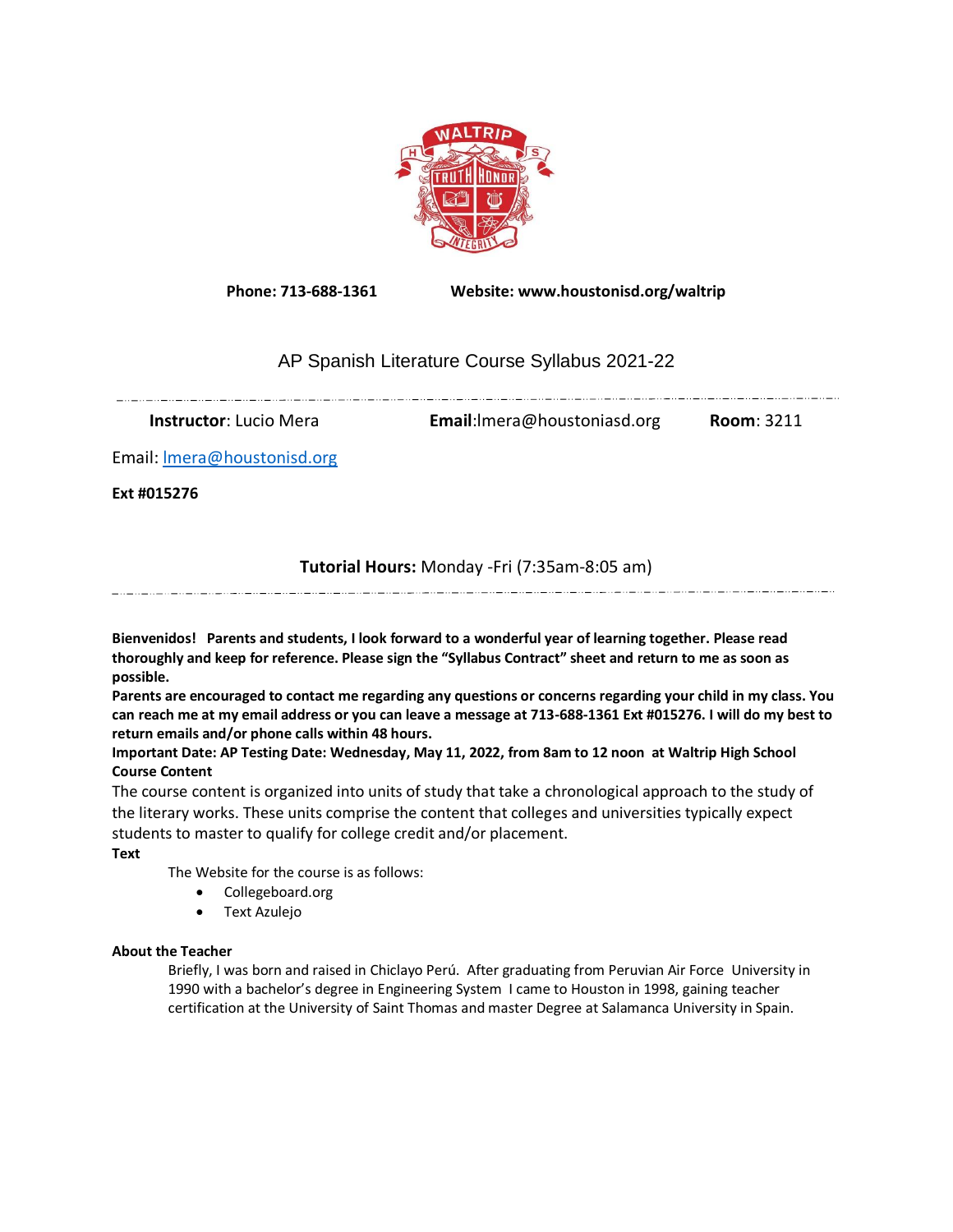### I.- COURSE OVERVIEW

The AP Spanish Literature and Culture course is designed to provide students with a learning experience equivalent to that of a college/university survey course in literature written in Spanish. This thematically based course introduces students to the formal study of a representative body of texts from Peninsular Spanish, Latin American, and U.S. Hispanic literature, including short stories, novels, poetry, drama, and essays, ranging from the Medieval period to the present.

The course provides opportunities for students to demonstrate their proficiency in Spanish across the three modes of communication (interpretive, interpersonal, and presentational) at the Intermediate High to Advanced Mid range of performance of ACTFL's Proficiency Guidelines. It includes exploration of the five goal areas (communication, cultures, connections, comparisons, and communities) outlined in ACTFL's World Readiness Standards for Learning Languages. The overarching aims of the course are to provide students with ongoing and varied opportunities to further develop their proficiencies across a range of language and analytical skills—with special attention to critical reading and analytical writing and to

encourage them to reflect on the many voices and cultures included in a rich and diverse body of literature

written in Spanish.

#### II.- COURSE OBJECTIVES

The course aims to help students progress beyond reading comprehension to read with critical, historical, and literary sensitivity. This is an ambitious goal, but it is the hope that when students apply the methods of

literary analysis suggested in the course, and focus their attention on linguistic detail coupled with critical interpretation and analysis of texts, they will acquire skills that they will be able to apply to many other areas of learning and life.

### II.-COURSE FRAMEWORK

The course framework includes two essential components:

#### 1 COURSE SKILLS

The course skills are central to the study and practice of Spanish literature and culture. Students should develop and apply the described skills on a regular basis over the span of the course.

### 2 COURSE CONTENT

The course content is organized into units of study that take a chronological approach to the study of the literary works. These units comprise the content that colleges and universities typically expect students to master to qualify for college credit and/or placement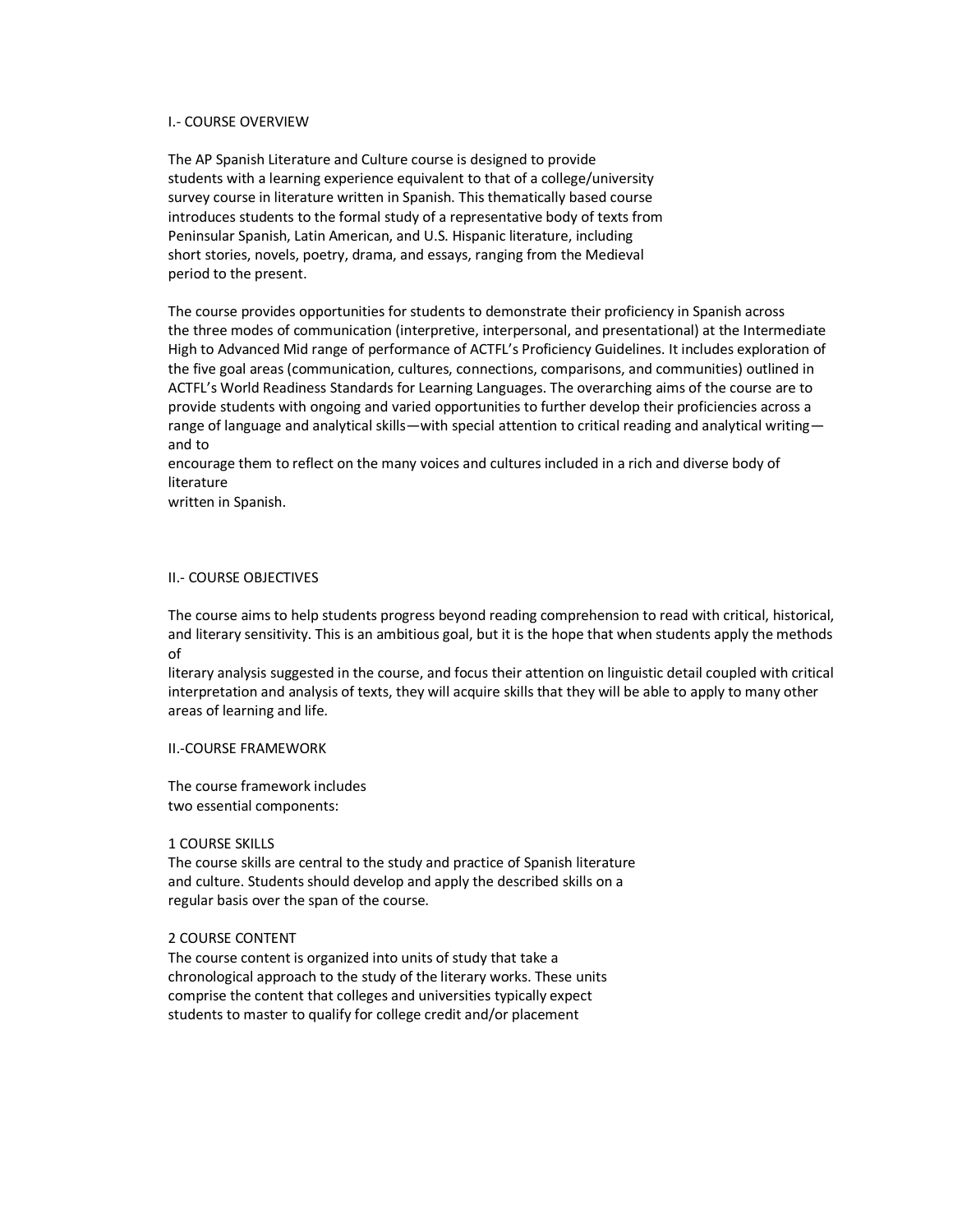III. Scope and Sequence: AP themes to be covered include:

Curricular Requirements

CR1 The teacher uses the target language almost exclusively in class and encourages students to do likewise.

CR2a Instructional materials include a variety of authentic audio and video recordings.

CR2b Instructional materials include a variety of authentic nonliterary texts such as newspaper and magazine articles.

CR2c Instructional materials include a variety of authentic literary texts.

CR3a The course provides opportunities for students to demonstrate their proficiency in Spoken Interpersonal Communication in a variety of situations in the Intermediate to Pre-Advanced range.

CR3b The course provides opportunities for students to demonstrate their proficiency in Written Interpersonal Communication in a variety of situations in the Intermediate to Pre-Advanced range.

CR4a The course provides opportunities for students to demonstrate their ability in Interpretive Communication to understand and synthesize information from a variety of authentic audio, visual, and audiovisual materials.

CR4b The course provides opportunities for students to demonstrate their ability in Interpretive Communication to understand and synthesize information from a variety of authentic written and print resources.

CR5a The course provides opportunities for students to demonstrate their proficiency in Spoken Presentational Communication in the Intermediate to Pre-Advanced range. CR5b The course provides opportunities for students to demonstrate their proficiency in Written Presentational Communication in the Intermediate to Pre-Advanced range. CR6a The course explicitly addresses the Global Challenges theme.

CR6b The course explicitly addresses the Science and Technology theme.

CR6c The course explicitly addresses the Contemporary Life theme.

CR6d The course explicitly addresses the Personal and Public Identities theme.

CR6e The course explicitly addresses the Families and Communities theme.

CR6f The course explicitly addresses the Beauty and Aesthetics theme.

CR7 The course provides opportunities for students to demonstrate an understanding of the products, practices, and perspectives of the target cultures.

CR8 The course provides opportunities for students to make comparisons between and within languages and cultures.

CR9 The course prepares students to use the target language in real-life settings.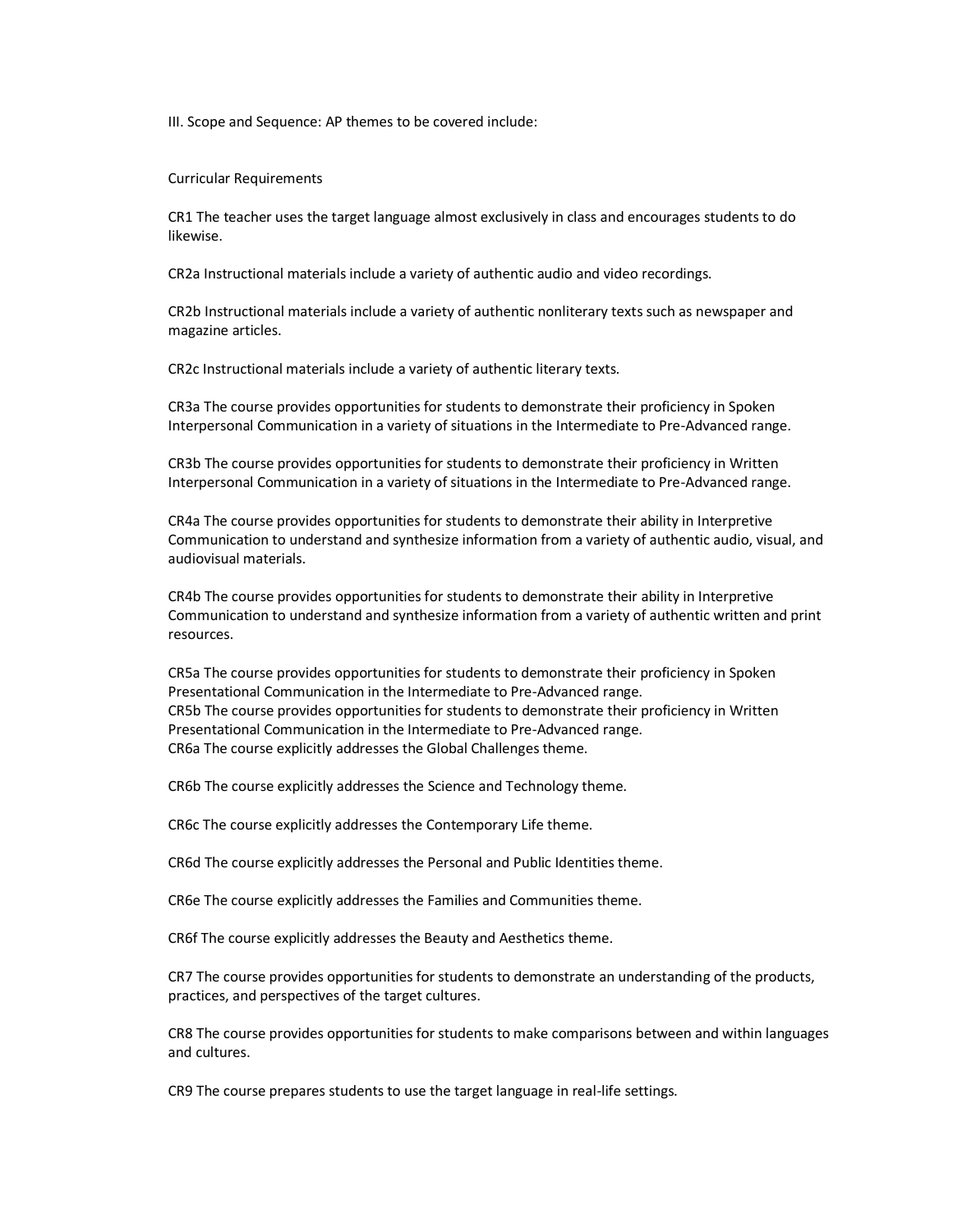### **THEMES**

THEME 1: LAS SOCIEDADES EN CONTACTO Organizing Concepts: § La asimilación y la marginación § La diversidad § Las divisiones socioeconómicas § El imperialismo § El nacionalismo y el regionalismo Essential Questions: § ¿De qué manera las perspectivas de una cultura afectan la representación de eventos históricos? § ¿Cómo los miembros de una minoría cultural se resisten (o se asimilan) a las costumbres y las perspectivas de la mayoría dominante? § ¿Cómo se representan en obras literarias de distintos períodos y diversas culturas las relaciones entre grupos socioculturales (clases sociales, grupos étnicos, etc.)? Sample Groupings of Required Readings: § Anónimo, Lazarillo de Tormes; Dragún, El hombre que se convirtió en perro (Las divisiones socioeconómicas) § Cortés, "Segunda carta de relación"; León-Portilla, Visión de los vencidos; Martí, "Nuestra América"; Darío, "A Roosevelt" (El imperialismo)

### THEME 2: LA CONSTRUCCIÓN DEL GÉNERO

Organizing Concepts: § El machismo § Las relaciones sociales § El sistema patriarcal § La sexualidad § La tradición y la ruptura Essential Questions: § ¿Cómo revela la literatura los cambios en la percepción de los géneros masculino y femenino? § ¿De qué manera han servido los factores socioculturales como instrumentos de cambios (o no) en la representación de los géneros? § ¿Cómo ha cambiado la representación de lo femenino (voces femeninas, personajes femeninos) a lo largo de la historia de la literatura? Sample Groupings of Required Readings: § Pardo Bazán, "Las medias rojas"; Burgos, "A Julia de Burgos"; Morejón, "Mujer negra"; Allende, "Dos palabras" (La tradición y la ruptura) § Sor Juana, "Hombres necios que acusáis"; Storni, "Peso ancestral" (El sistema patriarcal)

THEME 3: EL TIEMPO Y EL ESPACIO Organizing Concepts: § El carpe diem y el memento mori § El individuo en su entorno § La naturaleza y el ambiente

§ La relación entre el tiempo y el espacio

§ El tiempo lineal y el tiempo circular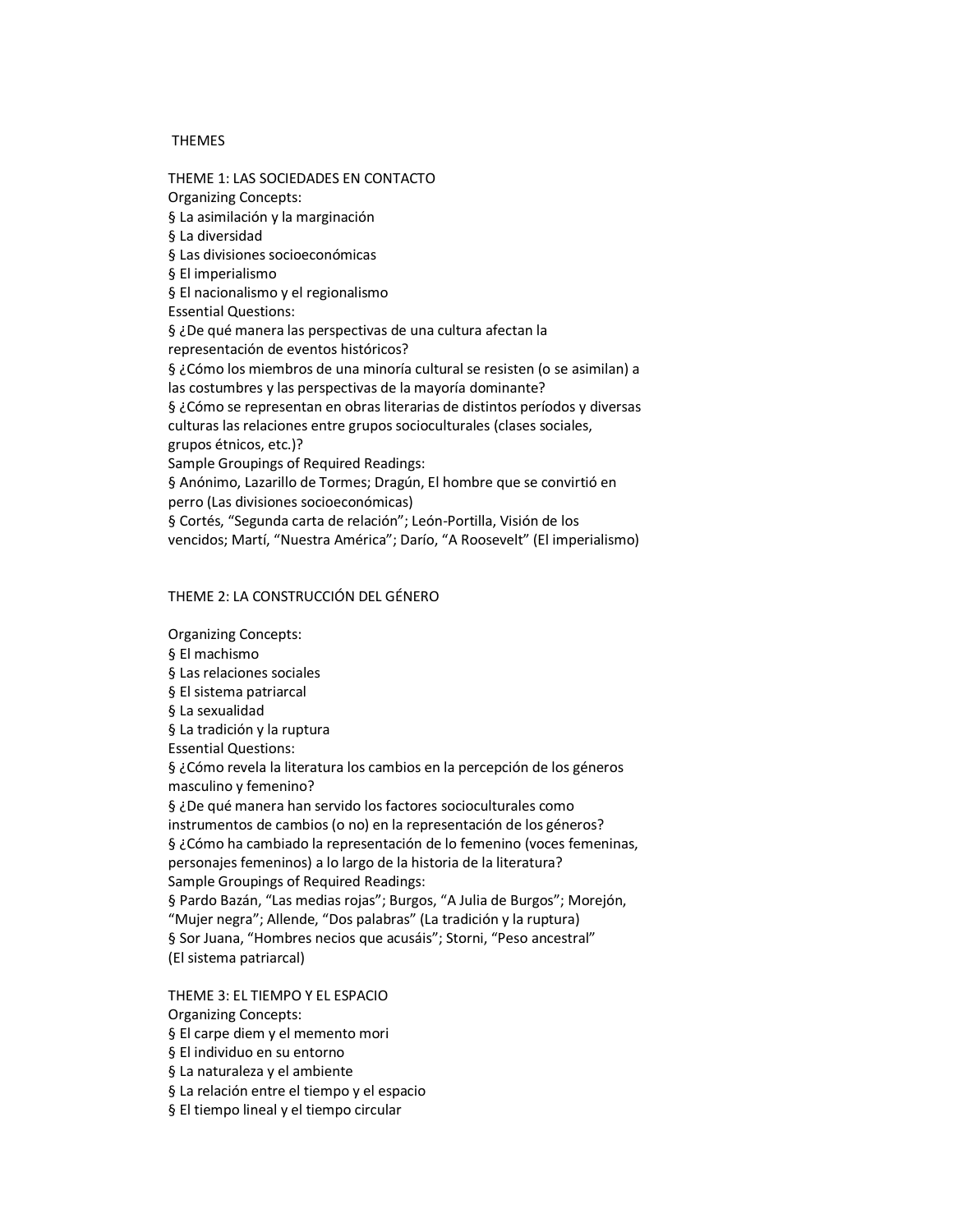§ La trayectoria y la transformación Essential Questions: § ¿Cómo presentan las literaturas de distintas culturas los conceptos del tiempo y el espacio?

§ ¿De qué manera los autores se valen del tiempo y el espacio para construir una variedad de estados de ánimos o sentimientos (p. ej. la desorientación, la nostalgia, el remordimiento)?

§ ¿Cómo se relacionan la representación del espacio y el manejo del tiempo en una obra literaria?

Sample Groupings of Required Readings:

§ Quevedo, "Miré los muros de la patria mía"; Machado, "He andado

muchos caminos"; Neruda, "Walking around" (El individuo en su entorno)

§ Garcilaso, Soneto XXIII ("En tanto que de rosa y azucena"); Góngora,

Soneto CLXVI ("Mientras por competir con tu cabello"); Bécquer, Rima LIII

("Volverán las oscuras golondrinas") (El carpe diem y el memento mori; La trayectoria y la transformación)

THEME 4: LAS RELACIONES INTERPERSONALES

Organizing Concepts:

§ La amistad y la hostilidad

§ El amor y el desprecio

§ La comunicación o falta de comunicación

§ El individuo y la comunidad

§ Las relaciones de poder

§ Las relaciones familiares

Essential Questions:

§ ¿De qué manera se transforma el/la protagonista de una obra a

consecuencia de sus relaciones con otros personajes?

§ ¿De qué manera los individuos contribuyen o perjudican al bienestar de la familia o la comunidad?

§ ¿Cómo influye el contexto sociocultural en el desarrollo de las relaciones interpersonales?

Sample Groupings of Required Readings:

§ Quiroga, "El hijo"; Rulfo, "No oyes ladrar los perros" (Las relaciones familiares)

§ García Lorca, La casa de Bernarda Alba; Rivera, . . . y no se lo tragó la tierra (Las relaciones de poder; La comunicación o la falta de comunicación)

THEME 5: LA DUALIDAD DEL SER

Organizing Concepts:

§ La construcción de la realidad

§ La espiritualidad y la religión

§ La imagen pública y la imagen privada

§ La introspección

§ El ser y la creación literaria

Essential Questions:

§ ¿Qué preguntas plantea la literatura acerca de la realidad y la fantasía?

§ ¿Cómo influye el contexto sociocultural o histórico en la expresión de la identidad?

§ ¿Cuál es el significado de la vida (para un personaje, para un autor) y cómo se relaciona esto con las creencias o ideas en cuanto a la muerte? Sample Groupings of Required Readings: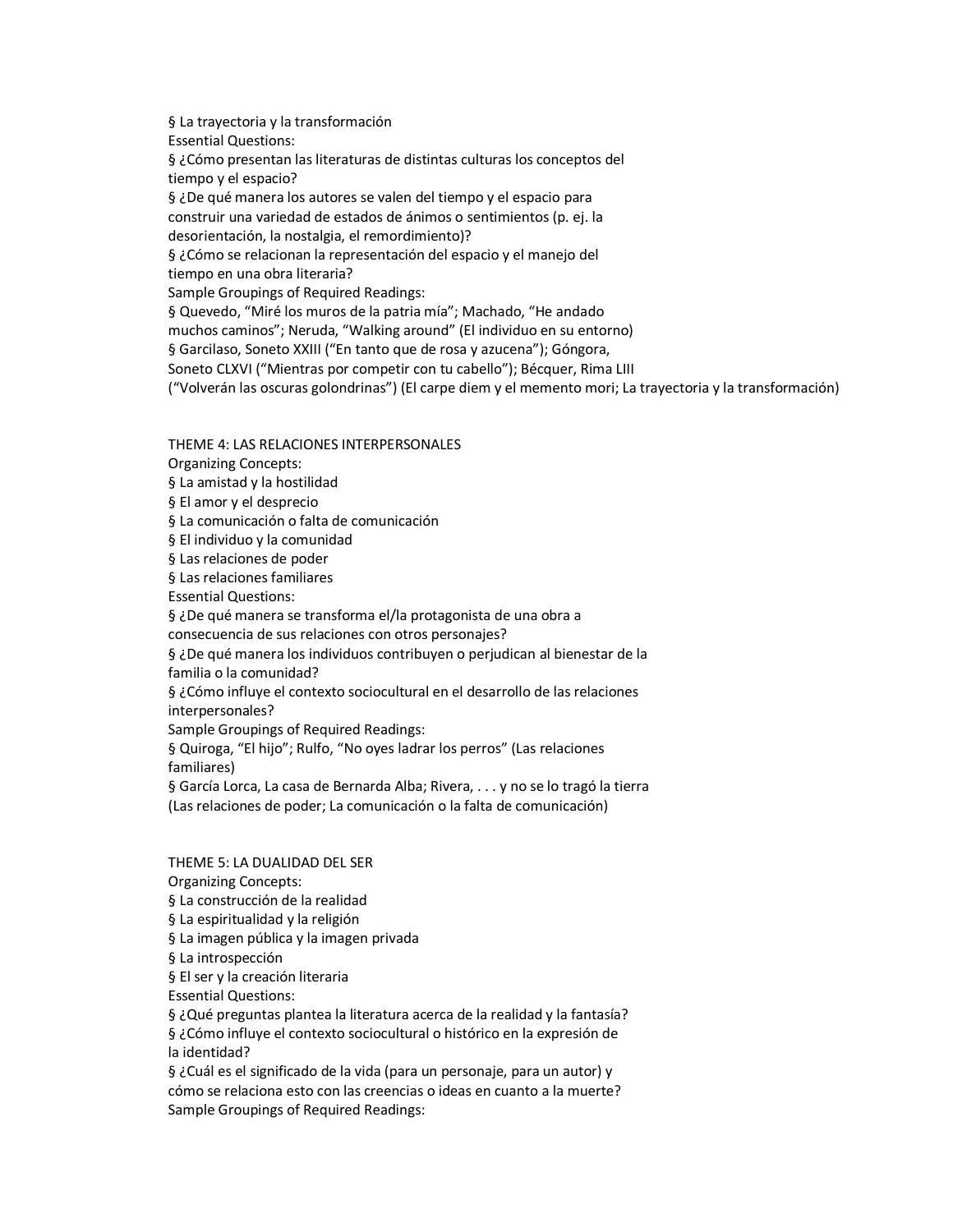§ Borges, "Borges y yo"; Unamuno, San Manuel Bueno, mártir (La imagen pública y la imagen privada) § Cervantes, Don Quijote; Cortázar, "La noche boca arriba"; García Márquez, "El ahogado más hermoso del mundo" (La construcción de la realidad)

THEME 6: LA CREACIÓN LITERARIA Organizing Concepts: § La intertextualidad § La literatura autoconsciente § El proceso creativo § El texto y sus contextos Essential Questions: § ¿Qué factores motivan a los escritores a crear sus obras literarias? § ¿De qué manera la intertextualidad contribuye al significado de una obra literaria? § ¿Cómo influye en la experiencia de los lectores la presencia de la literatura misma como tema de una obra literaria? Sample Groupings of Required Readings: § Don Juan Manuel, Conde Lucanor, Exemplo XXXV ("De lo que aconteció a un mozo que casó con una mujer muy fuerte y muy brava"); Anónimo, Lazarillo de Tormes (La literatura autoconsciente) § Borges, "Borges y yo"; Cervantes, Don Quijote (El proceso creativo)

#### Student Evaluation:

The final grade is calculated based in the following grading scale:

| Classwork         | 40% |
|-------------------|-----|
| Quiz              | 20% |
| Project           | 10% |
| <b>Test</b>       | 20% |
| Daily assignments | 10% |

GRADING POLICIES:

-Quizzes will be given bi-weekly. Almost all quizzes will be announced. They will often consist of vocabulary, reading assignments or any work covered in class.

-NO LATE HOMEWORK WILL BE ACCEPTED! The only acceptable excuse is an excused absence from the office. Homework must be TURNED IN before the class period begins. There is no partial credit offered so make sure it is done on time.

-Classwork will be graded based on the following: notes taken in class, class participation and work assigned in class. Classwork must be completed upon the ending of the period to receive credit.

-Homework and Quizzes will be posted on Power Teacher Pro website.

-Projects and Tests will be posted on the board as well as on my website. It is the student responsibility to make a note of them.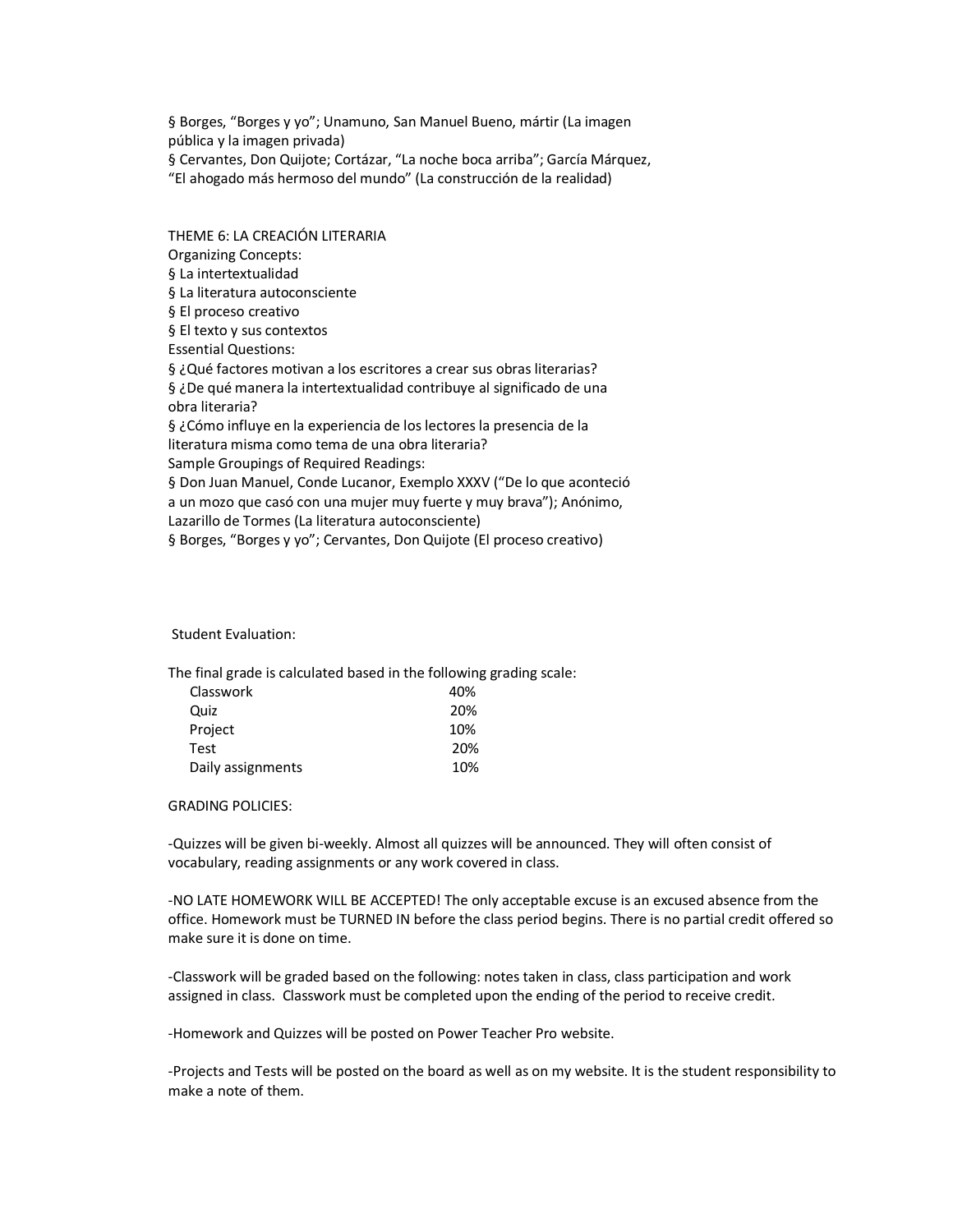-Extra Credit will be offered according to student effort, good behavior, and class participation.

- MAKE-UP WORK: When a student is absent, it is the student's responsibility to make arrangements with me to complete the work. Students have the number of days absent plus one class day to complete the work. The student must make up missed tests, quizzes, listening and speaking activities during my tutorials since these are often a disruption to the class in progress. Please make an appointment with me. \*\*\* If a test or project is assigned and material covered before the absence, then the test or project is due on the day the student returns.

### -TO IMPROVE YOUR TEST or PROJECT GRADES= RE-ASSESS: FULL Credit!

- 1) Attend a minimum of 1 Tutorial with Mr. Mera. (Every Tuesday from 2:40-3:40pm)
- 2) Complete all Missing Formative and Summative Assignments in person at Tutorials that Mrs. Mera requires of you to demonstrate that additional learning has taken place.

3) Re-Assessments must be completed within 10 days of the end of the Unit being tested. Re-assessment will cover the same material- but may be in a different format to demonstrate mastery.

### -PROGRESS REPORTS:

Dear Parent/Guardian- Your student will receive his/her average grade every four weeks throughout the year…so please ask about it and stay informed of your teenager's progress! Please see Parental Portal on the website for student grades and missing assignments. Please feel free to contact me at any time with questions or suggestions for your student's Spanish class learning experience. We all want this class to be a positive and successful experience for your student.

### 1.RESOURCES

The AP® Spanish Literature course will be taught using a multitude of resources to cover all aspects of the Spanish language. All resources can be found in College Board website.

Websites for Grammar Practice: cplosangeles.es

### 1. CLASSROOM RULES

• The goal is 100% use of Spanish.

### RESPECT

-All students must respect one another. Absolutely no words or actions that are unkind will be tolerated. - Be silent and listen when someone else is speaking and raise your hand when you want to speak. You must also respect our learning environment and stay on task.

-Treat the classroom with respect. Sticking gum under desks, writing in class textbooks or any other form of disrespect will result in disciplinary action.

### BE READY

Make sure to bring all materials to class and be ready to begin when the bell rings. The door will be locked at that moment and you will need to get a late pass to be able to come in. All homework must be finished and completed before the bell to receive credit.

- Absolutely no cheating will be tolerated! You must be ready and prepared for every test, quiz and/or assignment. If any cheating occurs the student will receive an automatic zero on the assignment and parents will be contacted immediately along with disciplinary action (see below).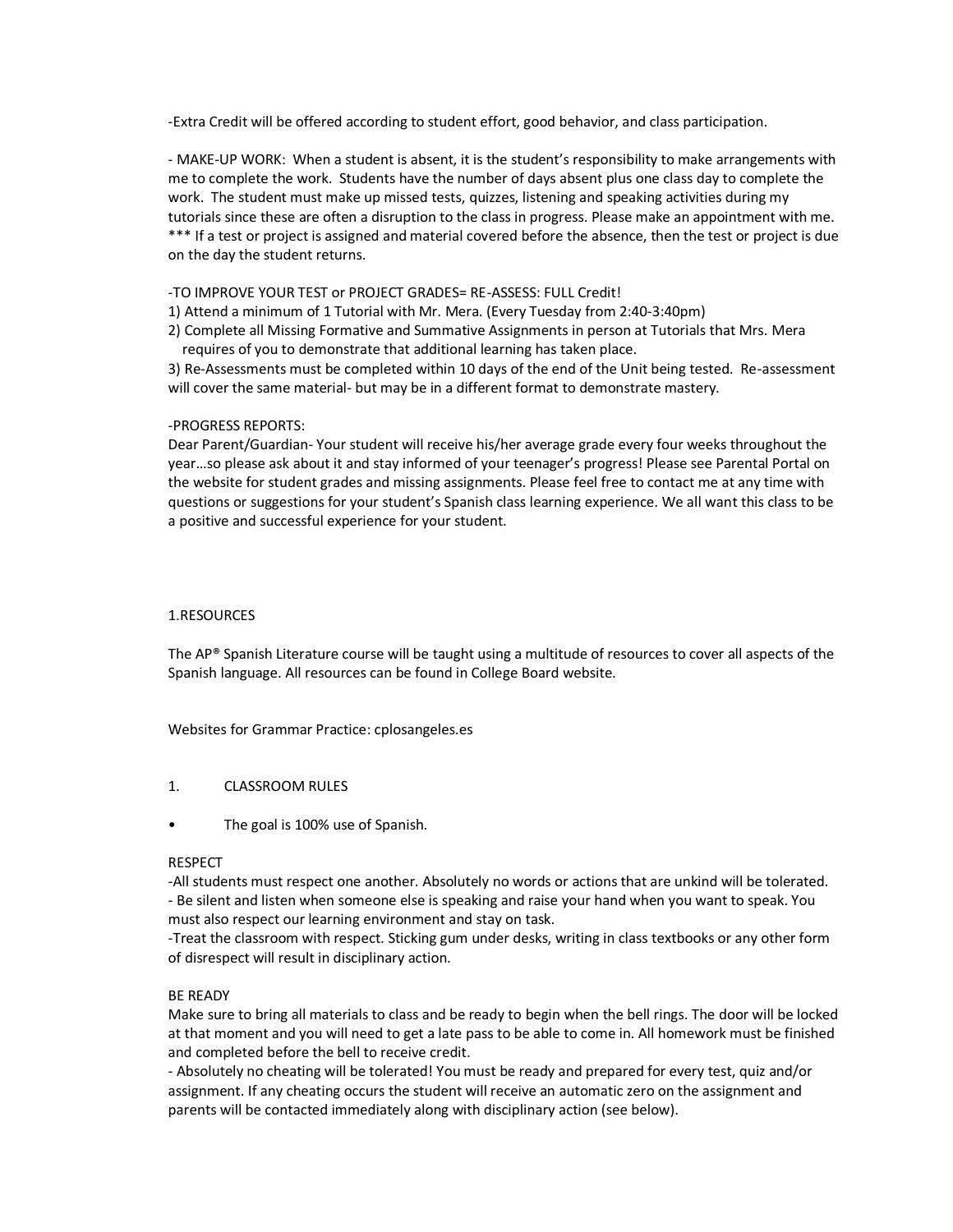-Chewing gum, eating or drinking in class is not allowed

•All policies in the Student Handbook, Student Code of Conduct and Academic Integrity Policy will be followed.

\*\*\*Cell phones, iPods, and other distractions must be turned off and not used in this classroom unless permission is given by Mrs. Mera.

\*\*\*If caught cheating (or with phone) during a TEST- immediate referral to AP and "Academic Dishonesty" on your permanent record! Be smart! Don't mess up your chances for honors and scholarships due to dishonesty!

State law requires attendance 90% of class time. If a student fails to attend the required number of classes, credit cannot be given without making up time missed and approval from the Attendance Committee. One of the easiest things you can do to obtain your goal of graduation is to COME TO CLASS EVERY SCHOOL DAY!

#### Note to Parents/Guardians:

I am looking forward to working with your child. I strongly encourage parent/teacher conferences. If needed, a conference may be set through the counselor's office. The more you know about your child's school performance, achievement, and behavior, the more we will be able to assist him/her to obtain his/her achievement and success. Please feel free to call or email me if you have any questions about this class. I wish you and your child much happiness and success this school year! Thanks. ¡Saludos! Estoy contento de poder trabajar con su hijo/hija. Para aseguramos de que sea exitoso y alcance todos los objetivos propuestos en esta clase. Creo fielmente que usted y yo debemos trabajar juntos. Le invito a pasar por mi salón de clase para poderle conocer y así juntos afianzar esfuerzos. También, se puede comunicar conmigo vía correo electrónico o por teléfono. De necesitar una cita o hablar conmigo llame a la oficina y gustosamente nos pondremos de acuerdo para tener una conferencia. Estaré dando tutorías algunas mañanas, y les pido que anime a su hijo/hija a aprovechar esta oportunidad. Muchas Gracias.

AP Spanish Prof. Mera

Please print this page, sign and return to Mr. Mera. This signed form is due by Friday September 20th, 2021 and it will be counted as a homework grade.

I have read Prof. Mera Syllabus posted on the class website and the rules/procedures have been explained to me in class. I realize and understand my responsibilities and the class procedures listed. I also realize that no late homework will be accepted, all my electronic devices must be turned off and away from me, and there is no use of electronic devices without permission, or the device will be sent to the office.

I understand that it is my responsibility to turn in my work on time, check my grades every week, and be aware of any missing grade.

I accept responsibility for my work and actions in the classroom and will not revert to excuses. I will work hard and strive for excellence at all times! I know that if I want to learn Spanish, I will need to study, work hard, participate in class, and have fun learning!

Signing as a parent/guardian, I am aware that I can see all of my child's grades online at any time on School Website and that directions for using the online grade book are available on Waltrip website. I am also aware that my child is not able to use electronic devices in class and upon use, they will be confiscated and only I am permitted to pick up the electronic device(s) at the end of the school day.